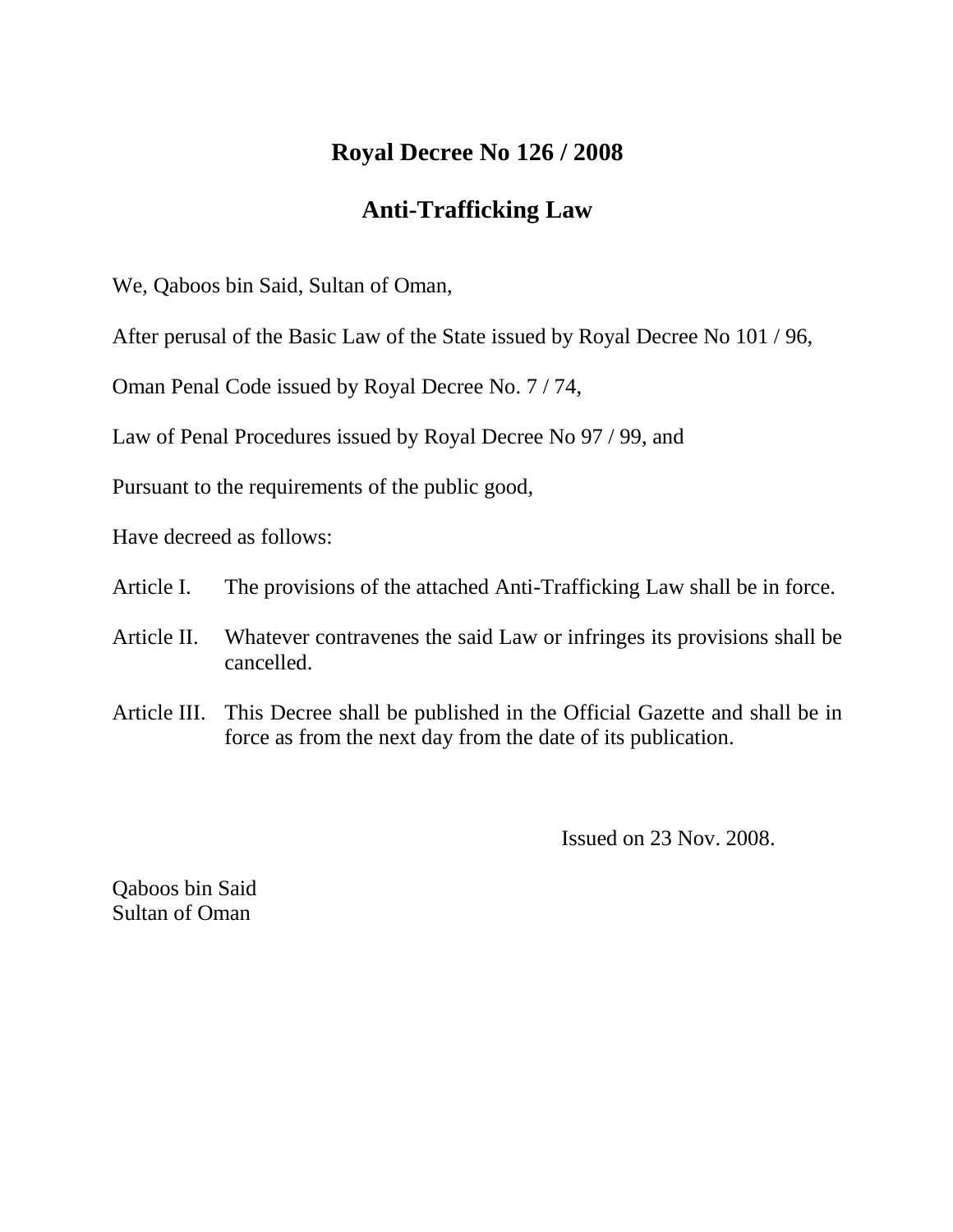# **Anti-trafficking Law**

Article 1. In application of the provisions of this Law the following terms shall have the meanings indicated against each unless otherwise provided for in the text:

| <b>Human</b><br><b>Trafficking</b><br><b>Crime:</b> | To carry out any of the acts mentioned in Article 2<br>of this Law.                                                                                                                                                                       |
|-----------------------------------------------------|-------------------------------------------------------------------------------------------------------------------------------------------------------------------------------------------------------------------------------------------|
|                                                     | <b>Exploitation:</b> Illegal use of a person, including prostitution, any form<br>of sexual exploitation,<br>serfdom, forced labour,<br>similar<br>enslavement, practices<br>slavery,<br>to<br>enslavement, or illegal removal of organs. |
| <b>Minor</b>                                        | Any person, male or female under the age of 18. The<br>$\mathbb{R}^{\mathbb{Z}}$<br>age is considered in the Gregorian calendar.                                                                                                          |
| <b>Monies and</b><br><b>Properties</b>              | : Assets in any form, material or moral, movable or fixed,<br>documents or deeds that prove the possession of such<br>assets or any right to them.                                                                                        |
| <b>Returns</b>                                      | : Money or properties obtained as a result of human<br>trafficking crime.                                                                                                                                                                 |
| <b>Means</b>                                        | : Instruments, tools and media used or meant to be used in<br>committing a human trafficking crime.                                                                                                                                       |
| <b>Freezing</b>                                     | : Temporary ban by order of a competent court on the<br>movement, transfer, exchange or disposal of, or<br>temporarily taking hold of or seizing monies, properties<br>or returns.                                                        |
|                                                     | <b>Confiscation:</b> Permanent dispossession or deprivation from monies,<br>outing on actions of the second loss and on a C a loss                                                                                                        |

properties or returns or means by order of a competent court.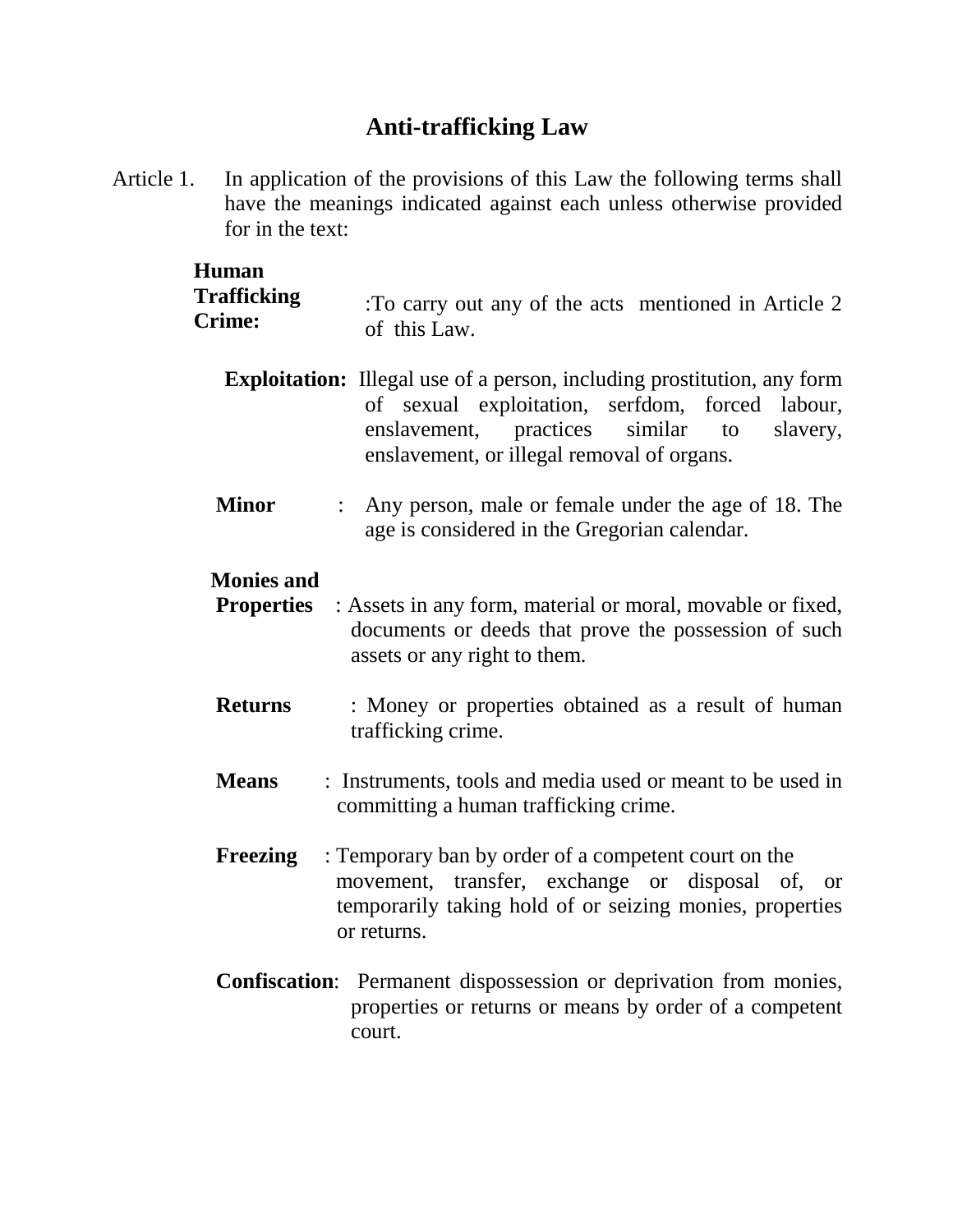#### **Transnational**

 A crime committed in more than one country, or committed in one country but prepared for, planned, directed and controlled from another country, or committed in one country by an organized criminal group engaged in criminal activities in more than one country, or committed in one country but its effects involve other countries. **Crime:**

### **Organized**

**Criminal Group:** Any group of three or more persons that carries out a planned act with the intent of committing a human trafficking crime in order to achieve directly or indirectly a financial benefit or any other material benefit.

**Committee:** The National Committee for Anti-trafficking in Humans.

- **Article 2.** Any person shall be deemed committing a human trafficking crime if they intentionally or for the purpose of exploitation:
	- **a.** Use, transfer, shelter, or receive a person by coercion, under threat, trick, exploitation of position or power, exploitation of weakness, by use of authority over that person, or by any other illegal means directly or indirectly.
	- **b.** Use, transfer, shelter or receive a minor, even if the means mentioned in the preceding paragraph are not used.
- **Article 3.** No consideration shall be given to the victim's consent in any of the following circumstances:
	- **a.** If any of the means mentioned in Article 2.a. hereinabove is used.
	- **b.** If the victim is a minor.
	- **c.** If the victim is in a circumstantial or personal situation in which their consent or discretion cannot be put into consideration.
- **Article 4.** Whoever participates by instigation, assistance or agreement in the committing of a human trafficking crime shall be deemed culprit.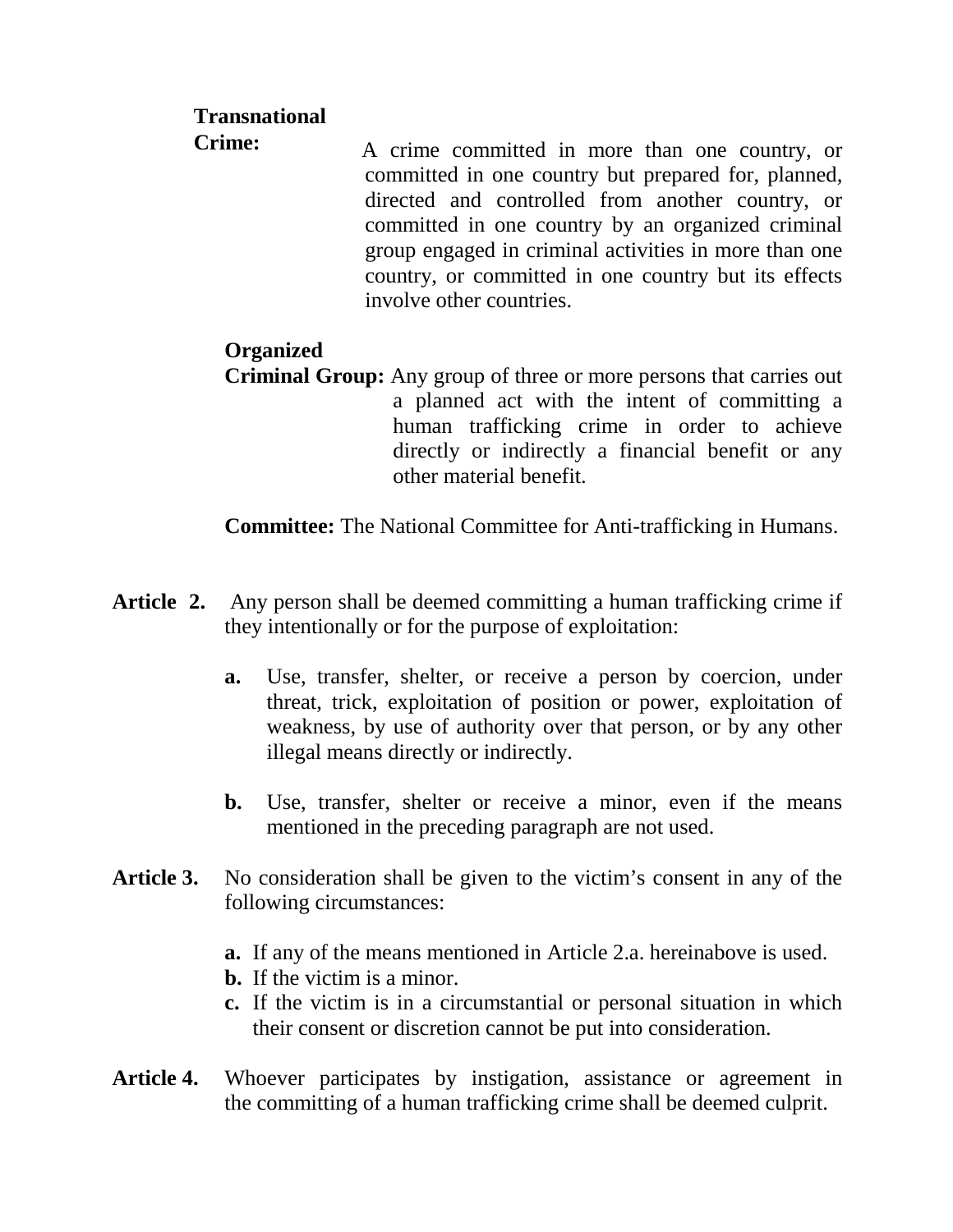- **Article 5.** In the investigation or trial of a human trafficking crime, the following procedures shall be taken:
	- **a.** A victim shall be informed of their legal rights in a language that they understand, and be given a chance to state their legal, physical, psychological and social status.
	- **b.** Where a victim is in need of special care or accommodation, they shall be presented to the entity concerned, and shall be, as the case may be, lodged in a medical or psychological rehabilitation centre, a welfare house or a housing centre.
	- **c.** A victim or witness shall be provided with protection as necessary.
	- **d.** By order of the Public Prosecution or a court, as the case may be, a victim or witness shall be allowed to stay in Oman if deemed necessary for investigation or trial.
- **Article 6.** The Public Prosecution may issue an order that all precautionary measures be taken, including the seizure of monies and properties or returns in relation to the human trafficking crime, and any evidence that may help in specifying these monies, properties and returns.

.

A competent court may order that such monies, properties and returns be frozen until a verdict is issued in the penal case.

- Article 7. Without prejudice to secondary, additional or any more severe punishment stated in Oman Penal Code or any other law, the crimes mentioned herein shall be subject to the punishments stipulated herein.
- Article 8. Whoever commits a human trafficking crime shall be punished by imprisonment for not less than three years and not more than 7 years, and a fine of not less than five thousand Rials and not more than one hundred thousand Rials.
- **Article 9.** A human trafficking crime shall be punishable by imprisonment for not less than seven years and not more than15 years, and a fine of not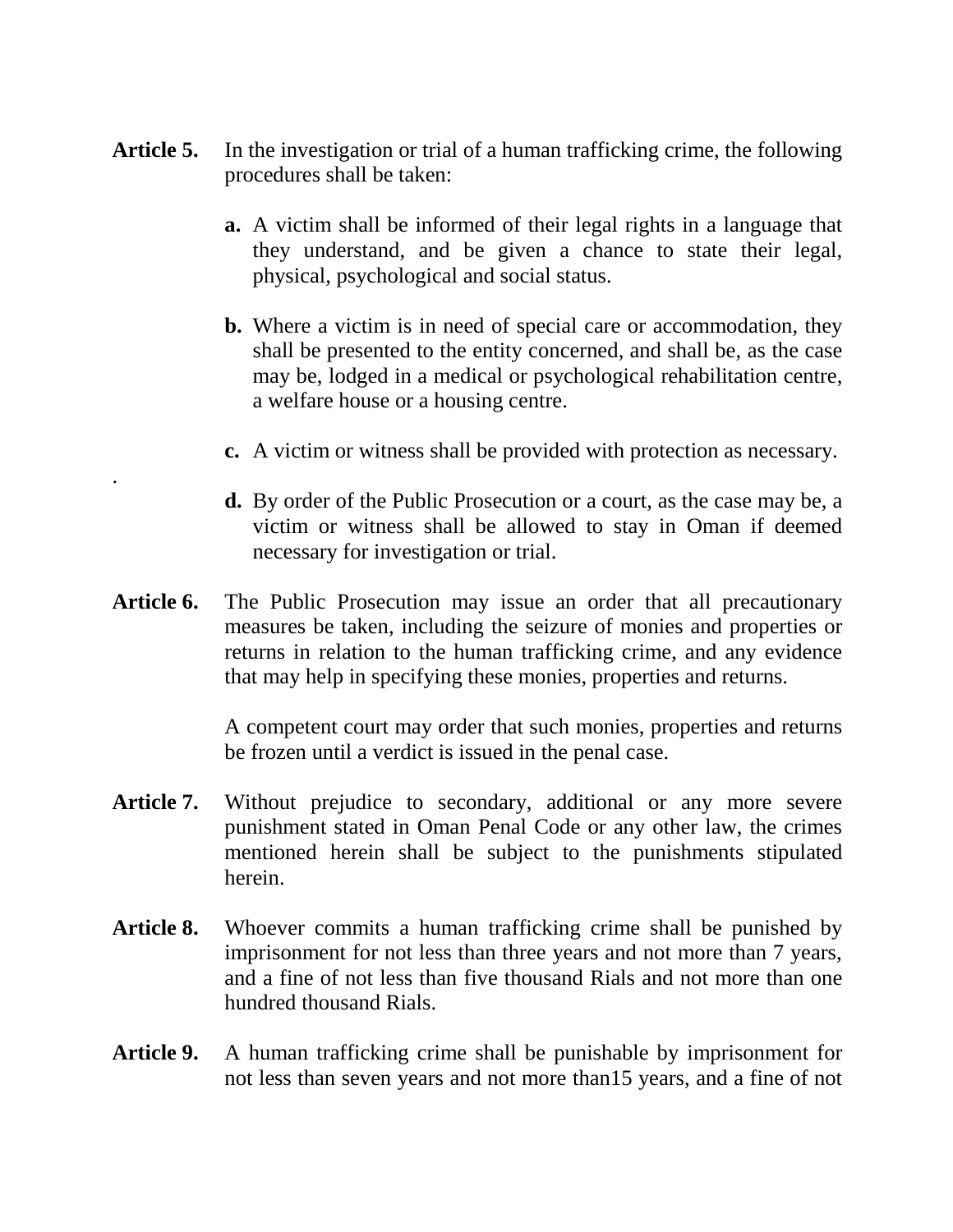less than ten thousand Rials and not more than one hundred thousand Rials in any of the following cases:

- **a.** Where the victim is a minor or one of special need.
- **b.** Where the culprit carries an arm.
- **c.** Where the crime has been committed by more than one person.
- **d.** Where the culprit is spouse of the victim, one of their ascendants, descendants, their guardian or has power over them,
- **e.** Where the crime is committed by an organized criminal group, or the culprit is a member thereof.
- **f.** Where the culprit is a public employee or being assigned to public service, and exploited their post in committing the crime.
- **g.** Where the crime is transnational.
- **h.** Where because of being exploited in the human trafficking crime the victim becomes mad, contracts AIDS, or suffers an untreatable psychological or organic disease.

Whoever forms, establishes, organizes, manages, holds a leading position in or calls for membership of an organized criminal group, which trafficking in persons is its aim or one of its aims.

**Article 10.** Where a human trafficking crime has been committed by a juristic person, the established punishment shall be imposed on the person in charge of management of the juristic person if their knowledge of the crime is verified.

> The juristic person shall be responsible for the crime if it occurs on their behalf and for their interest, and shall be punished by a fine of not less than ten thousand Rials and not more than one hundred Rials.

**Article 11.** whoever is aware of the commitment of a crime of trafficking in persons and fails to inform the authorities even if they are in charge of job secrets, shall be punished by imprisonment for not less than six months and not more than three years, and a fine of not less than three hundred Rials and not more than one thousand Rials. The punishment may be waived if the person who fails to report the crime is the spouse, an ascendant or descendant of the culprit.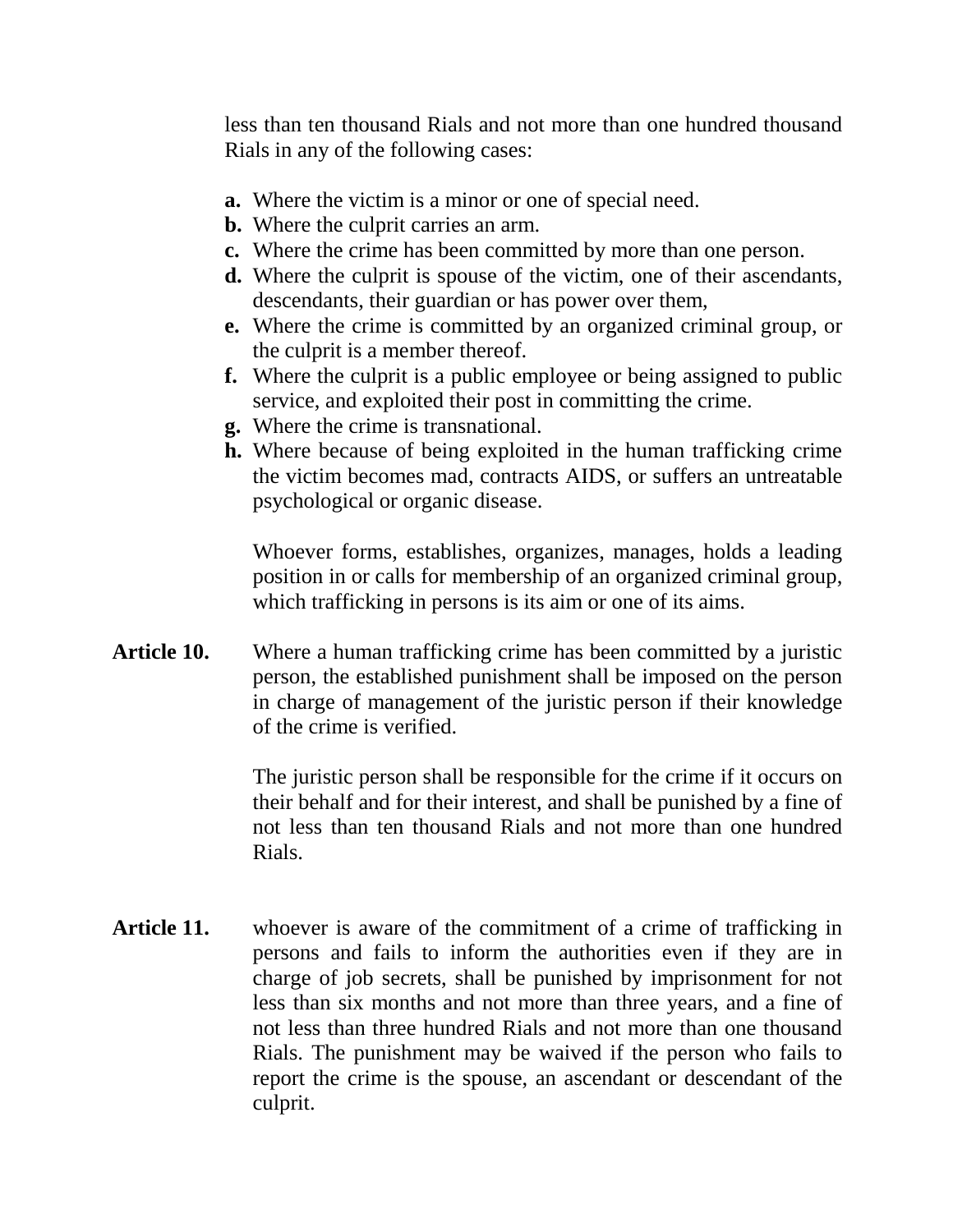- **Article 12**. whoever hides one or more persons who took part in a crime of trafficking in persons with the intention of helping them to escape justice, or possesses or hides all or part of the returns of the crime or takes part in hiding marks of the crime while in all cases they are aware of that shall be punished by imprisonment for not less than six months and not more than three years, and a fine of not less than three hundred Rials and not more than one thousand Rials shall be inflicted on
- **Article 13.** A punishment of imprisonment for not less than three years and not more than five years shall be imposed on whoever uses power or threat or promises a benefit to prevent a person from testifying or giving evidence, or to instigate that person not to testify or give evidence, or to give false testimony, or false evidence before any competent authority regarding a crime of trafficking in persons.
- **Article 14.** Where a person is convicted of committing a crime of trafficking in persons, the court shall issue a verdict to confiscate the monies, properties, returns and means used in committing the crime or prepared for this purpose, and the returns thereof.

Without prejudice to the right of other bona fide parties, a verdict to confiscate such monies, properties, returns and means even if they are transferred, exchanged by other monies or their ownership transferred to another person.

Where they are mixed with monies, properties or returns of a legal source, the verdict of confiscation shall only apply to the monies, properties, means, and returns mentioned in the first paragraph of this Article.

In all circumstances the verdict of confiscation shall not be prevented by the expiry of the case by a legal obstacle, like the death of the accused, unless the heirs of the accused prove the legality of the source of the monies, properties and returns.

Article 15. The attempt to commit a crime of trafficking in persons shall punishable by the punishment of a completed crime.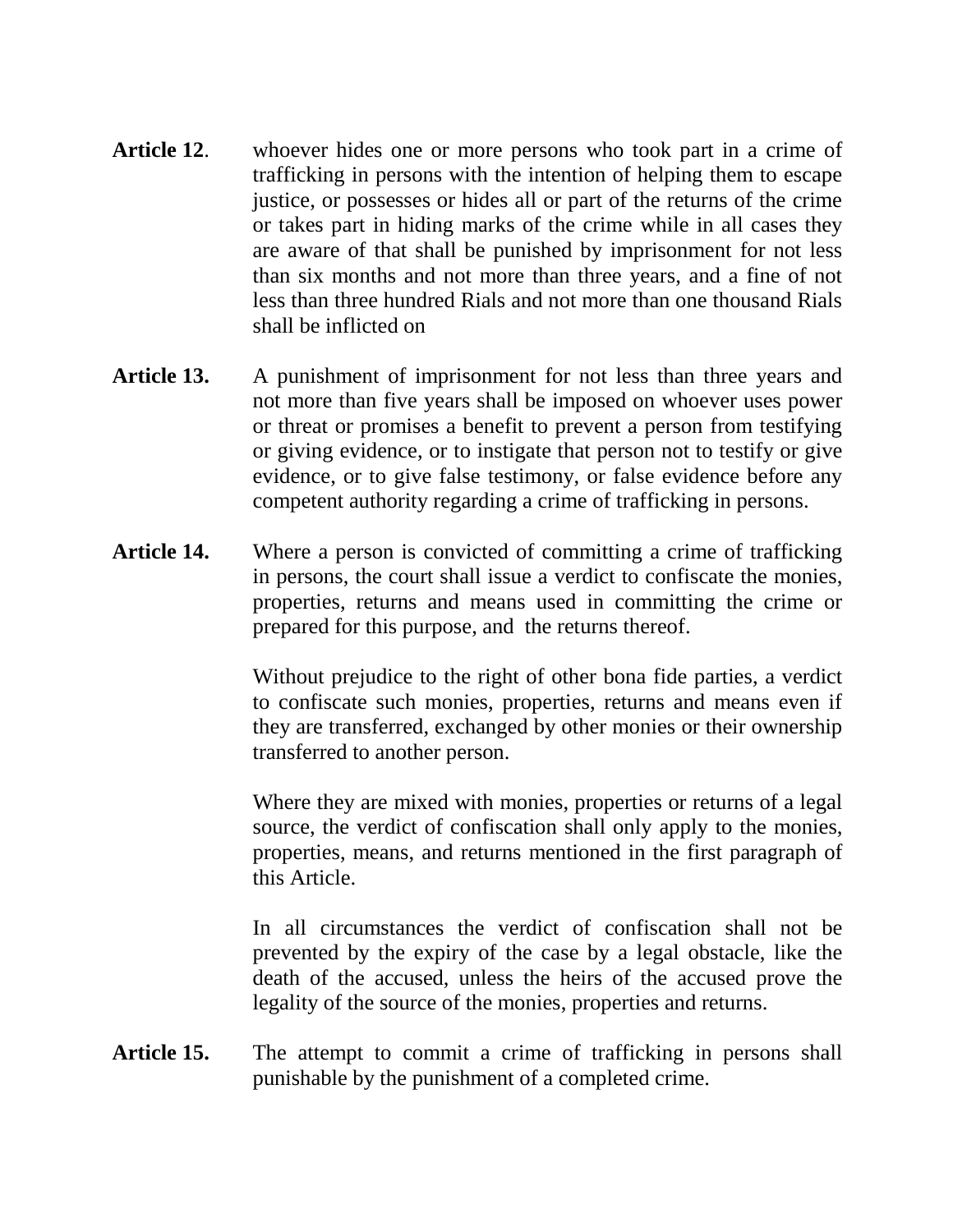**Article 16.** Anyone of the culprits who takes initiative and before committal of the crime informs the authorities concerned of what they know about it, and as result of that the crime has been discovered before its occurrence, or its committal not completed, or the perpetrator seized shall be exempted from the punishment stipulated herein for the crime of trafficking in persons.

> Where the reporting of the crime takes place after the crime has been discovered, that culprit may be exempted from punishment or the punishment mitigated if the culprit enabled the authorities concerned to arrest the other perpetrators.

- Article 17. A victim of trafficking in persons' crime shall be exempted from the fees of the civil procedures they made to claim compensation for the damage caused by their exploitation in the crime of trafficking in persons.
- **Article 18.** The Public Prosecution may permit the sale of the monies, properties, means or returns that are ruled to be confiscated, and deposit the outcome of the sale with the Public treasury, all according to the procedures established by law.
- **Article 19.** The Public Prosecution is responsible for inspecting the refuges of the trafficking in persons' victims to ensure that the judicial rules, decisions issued on them are executed.
- Article 20. No rule shall be arrest the execution of the punishment given on a person convicted in a crime of trafficking in persons. The minimum punishment shall not be commuted.
- Article 21. In whatever not mentioned in this Law, the Penal Code of Oman, and the Legal Procedures Law shall be applied.
- **Article 22**. A national committee called the **'***National Committee for Antitrafficking in Persons*' shall be established by a council of ministers' decision, and shall be chaired by a minister.
- **Article 23**. The Committee shall be responsible for the following: